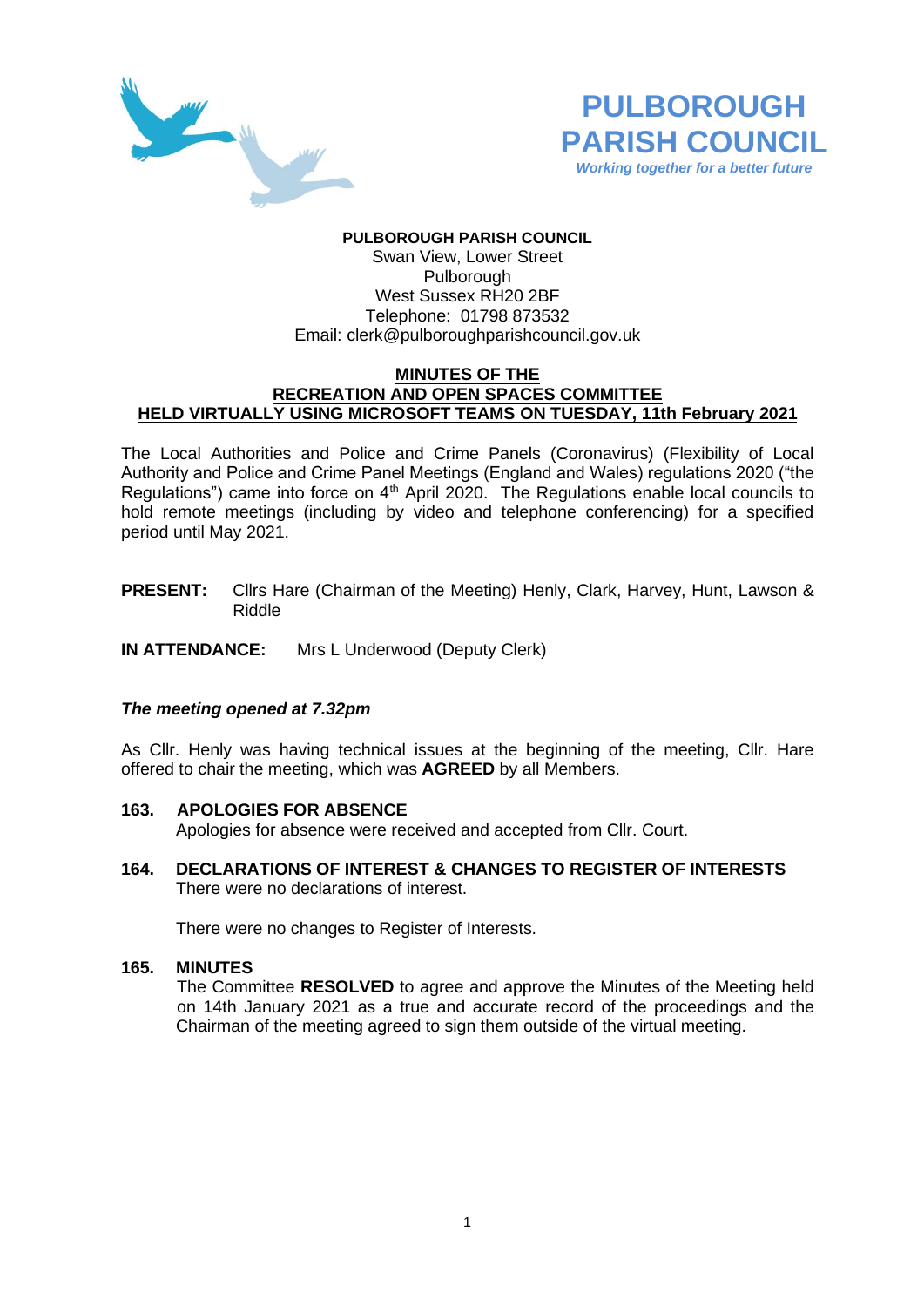### Clerk's Report

#### From the meeting held on 14.01.21

### **Min No. 152 – Clerk's Report – Min No 144 - Rivermead Nature Reserve (RNR) Management Action Plan Review**

Cllr. Riddle has carried out a lot of clearance work at Rivermead during the past few weeks, which has made the area look a lot better. The Groundsman has checked today and there isn't a lot of wood and branches to clear now, so the Groundsman has advised that he will probably just break up the remaining wood and branches, avoiding the need to burn it.

The Deputy Clerk would like to thank Cllr. Riddle for all the work he has carried out.

### Additional Update - Access to Rivermead

Whilst Cllr. Riddle was working at Rivermead, there were issues with a neighbouring property placing bins at the entrance to the footpath, which, initially, prevented Cllr. Riddle being able to park his trailer there. The residents at the property wanted the trailer moved, despite being told it was there on Council business. Since this time, the residents have changed the orientation of their boundary fence blocking access for Parish Council maintenance vehicles. They have also laid MOT at the entrance of the footpath, covering a drain, and they are parking their vehicle there.

As this is a Saxon Weald property, Saxon Weald have been informed and they have contacted the resident to request they put the area back as it was and confirming that it is Parish Council land. The Parish Council have also written to the resident stating the same.

#### **Min. No 155 – NHW/Resident Request**

The Groundsman was able to move the bench on the main recreation ground and it was moved on 10<sup>th</sup> February 2021.

## **Min. No 157.1 - Benches**

The PDCCA are still waiting for the bench design details, so this matter will not be discussed at this evening's meeting.

#### **Min. No. 159.1 – Memorial Garden**

An onsite meeting to discuss this matter had been arranged with HDC for 11.02.21, but HDC have had to cancel the meeting due to staff absence. The meeting will be rescheduled asap.

#### **166. PUBLIC SPEAKING**

There were no public speakers.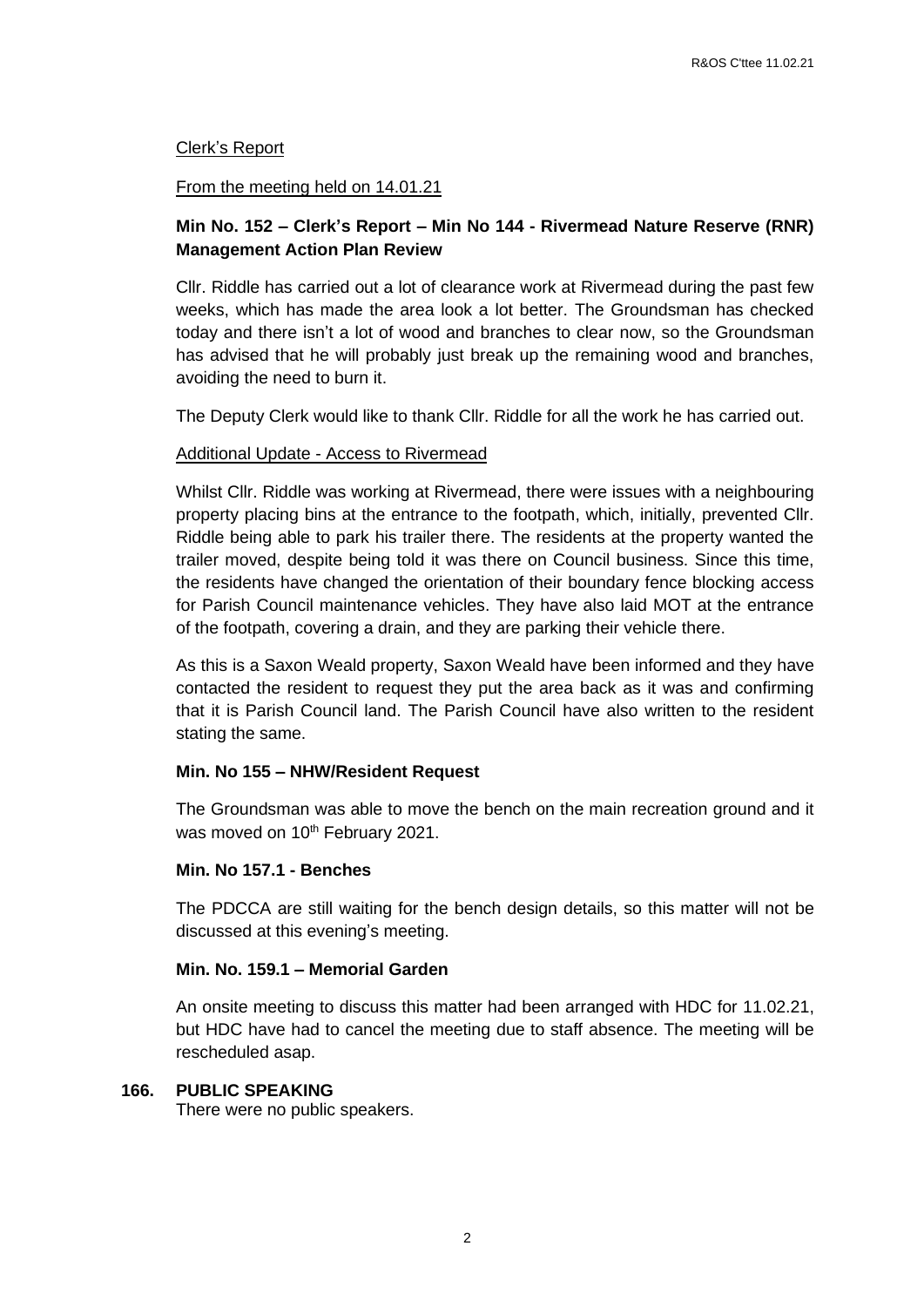#### **167. RECREATION CLUB REPORTS**

A report from SCYP has been received and has been circulated under 'Correspondence'.

The Deputy Clerk read out the following reports from the Bowling Club and the Cricket Club:

Bowling Club – no points to raise, but passing on best wishes to the Committee and thanks for taking the time to contact the Bowling Club.

Cricket Club – Further vandalism to the rope surrounding the cricket square, so this has been replaced with plastic hazard tape, but this has also been vandalised several times. The Neighbourhood Wardens are aware.

Also, the fencing surrounding the practice nets was repaired recently, funded through an emergency ECB grant.

Members discussed the various recreation clubs and would like to invite all the sports clubs including the S&SC to the next virtual meeting to ask them to advise of their plans for coming out of lockdown and to update them on the Sports Pavilion project.

### **168. TREE CONDITION AND MANAGEMENT SURVEY FOR THE ALLOTMENTS**

Members received the tree condition and management survey for the allotments. The Deputy Clerk advised the following:

- Tree No 1 is not within the allotments, but a neighbouring residents garden.
- Tree No 2 & 3 Fred can do.
- Tree No 5, 6 & 17 are allotment holder's trees within their rented plots, could advise plot holders? Members **RESOLVED** that these plot holders should be advised of the recommendations.
- Tree No 8 & 9 Fred can do.
- Tree No. 10 & 12- Fred can do.

After some discussion, Members **AGREED** that a quotation should be obtained for tree no 11. Members also discussed tree no. 13 with a priority 3 recommendation to fell to ground level because of it's poor location. One Member thought that a sycamore tree within close proximity to the plots was not a good location and would like to go and have a look at it and suggested other Members did aswell. The Deputy Clerk advised that she could obtain a quotation to include tree no. 13 aswell. Members **AGREED** to this suggestion.

The Deputy Clerk will also send a copy of the tree report to the volunteer Tree Warden for his information and perhaps he may have a comment regarding tree. No. 13.

## **169. CORRESPONDENCE**

#### **Club Reports**

• SCYP – Termly report. Copied to Committee.

#### **'Wild Pulborough'**

Email correspondence regarding 'Wild Pulborough'. Copied to Committee. *Cllr. Hunt gave an update on this matter and advised that the Facebook page is up and running and they have a contact at Brinsbury College who can offer expert advice. They have also been in touch with 'Wild Horsham' and a map is being prepared of*